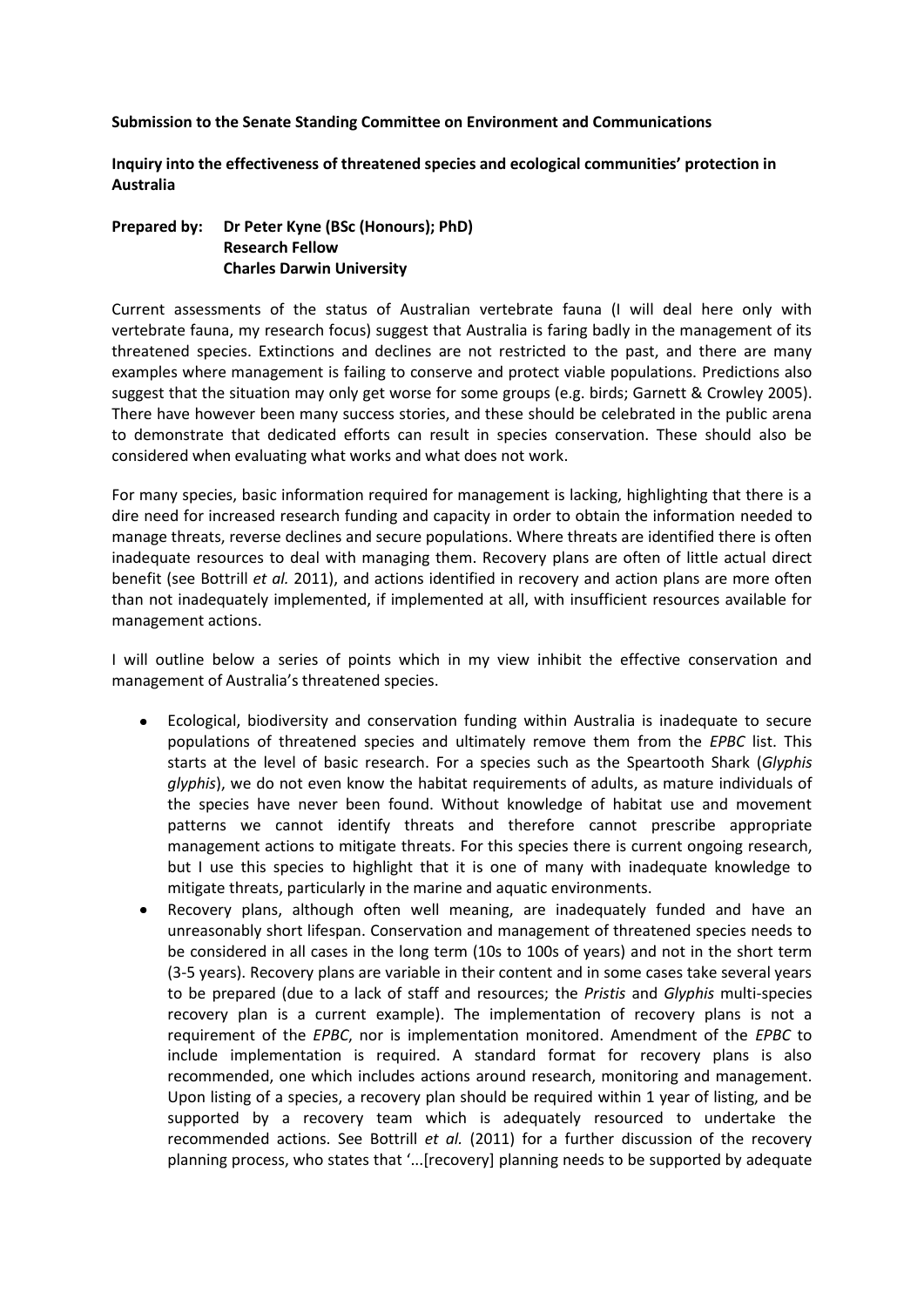resources for implementation and evaluation' and that there is a '...lack of basic accounting of recovery planning efforts'.

- Funding for threatened species research and management needs to be over a time-frame  $\bullet$ adequate to allow recovery. This will vary on a case by case basis, but a framework should be put in place to allow calculations of time-frames required for recovery. Conservation success stories will provide clues for the level of commitment required for different groups.
- There are recent documents such as Action Plans (e.g. Garnett *et al.* 2010) and resource  $\bullet$ guides (e.g. Curtis *et al.* 2011) which outline management actions required for a wide variety of taxa; these can assist in recovery planning.
- Resources (funding, training and knowledge) are inadequate in our Commonwealth protected area estate to manage and conserve threatened species. Three examples highlight this point without the need for detailed discussion: small mammal declines in Kakadu National Park, the status of vertebrate fauna on Christmas Island, and Green Parrots on Norfolk Island. In the case of Christmas Island, some two-thirds of the island is national park, managed by the Commonwealth, and yet threats abound, and species continue to go extinct (e.g. Christmas Island Pipistrelle, Coastal Skink). Commonwealth national park management plans should include specific threatened species management actions, for all threatened species occurring within their bounds.
- Australia's extinction record is one of the worst in the world, particularly for mammals and birds, and many other species are threatened (while noting that many conservation success stories are also evident for birds where there has been dedicated funding). The Tiwi Island subspecies of the Hooded Robin may have gone extinct without any apparent public acknowledgement (see Garnett *et al.* 2011). A near complete lack of awareness of taxa such as this is a serious impediment to species conservation. That we can possibly lose taxa without even a ripple of interest in the public and media highlights that public awareness and understanding of threatened species needs to be addressed at all levels of government.
- The Threatened Species Scientific Committee (TSSC) needs to be expanded to cope with the  $\bullet$ number of *EPBC* listing proposals. Instead of a single group, the TSSC should be comprised of several subcommittees organised around taxa (plants, birds, mammals, fishes etc), which reports to an overarching TSSC.
- The process of nominating, evaluating and ultimately listing species on the *EPBC*, where this is appropriate and valid, and then implementing management is often protracted. I draw an example from a paper by White and Kyne (2010): "The nomination of species to the Commonwealth *EPBC* Act or to protective legislation at the state level is a detailed and lengthy process and may take many years. For example, the conservation status of *Centrophorus* spp., following the considerable declines documented off the Australian east coast by Graham *et al*. (2001), was highlighted earlier this decade (Pogonoski *et al*., 2002; Cavanagh *et al*., 2003). As of late 2009, these species were still going through the nomination process. This is a considerable time lag between the initial documented declines (data from 1996 to 1997; Graham *et al*., 2001), assessment of conservation status at national (Pogonoski *et al*., 2002) and international levels (Cavanagh *et al*., 2003), nomination to the *EPBC* Act, and if successful, the eventual development of recovery plans and implementation of effective management. Such a slow process could well prove detrimental to threatened species if the reasons for the initial population collapses are continuing." Note that a decision is still pending regarding the *EPBC* nomination of two of these gulper shark species (management options have however been considered by fisheries managers and some management put in place).
- Listing processes, and in particular threatened species categories and criteria need to be consistent between state, territory and commonwealth legislation to ensure a consistent approach, consistent listings, and consistent management. This follows recommendations in the Hawke review of the *EPBC*.